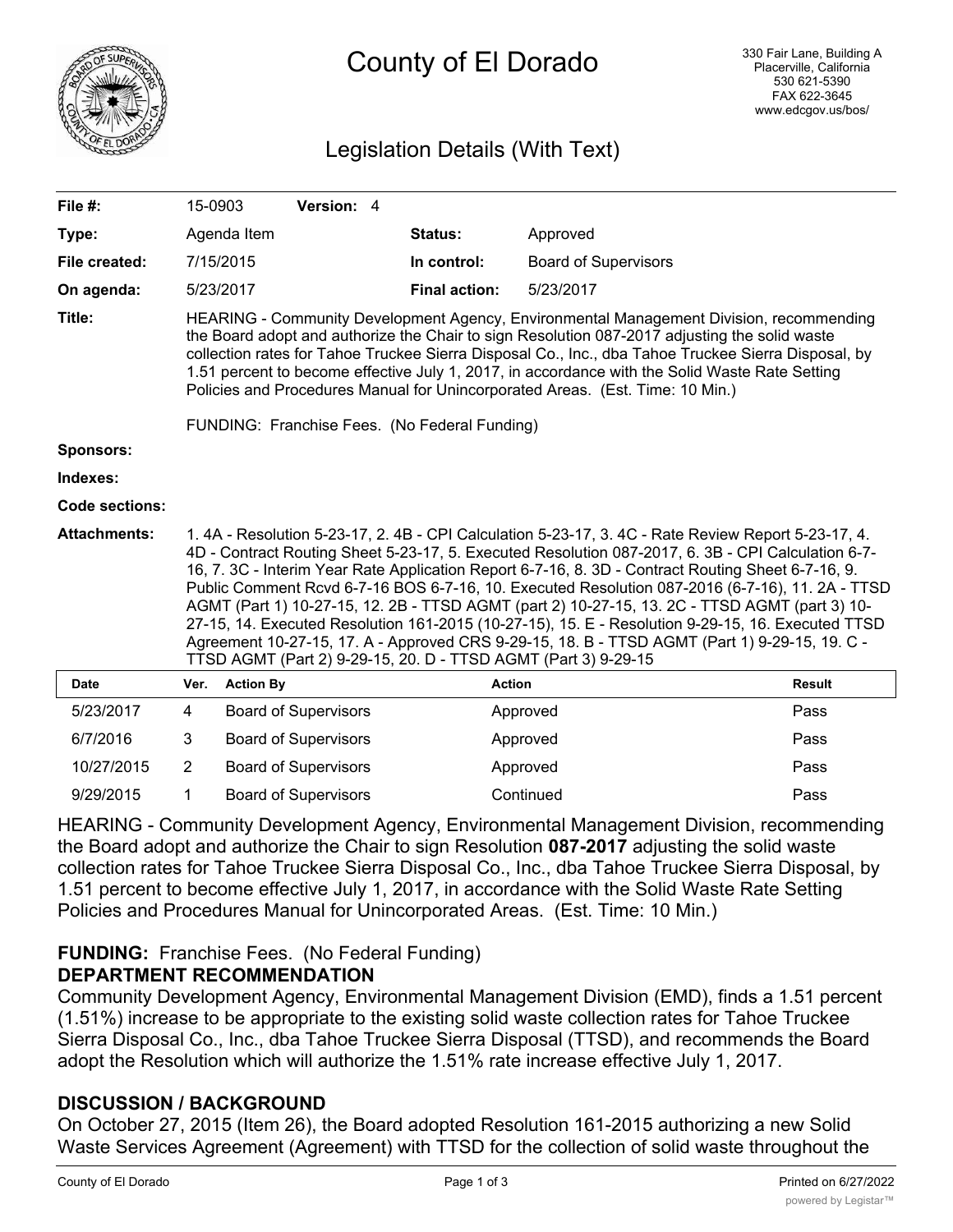franchise area. The new Agreement incorporated a Solid Waste Rate Setting Policies and Procedures Manual (Rate Manual). The Rate Manual provides specific requirements for the setting of collection rates during "Base" years (every third year of the Agreement) and "Interim" years (years falling between base years). Base year rate adjustments require an in-depth financial analysis to determine if rates require adjustment, the amount of the adjustment, and whether or not an increase or decrease to rates is warranted. Interim year rate adjustments are simply calculated based upon the change in the Garbage and Trash Collection Consumer Price Index (CPI).

Pursuant to terms of the Rate Manual, Appendix F, the Franchisee may request interim year rate adjustments. This increase is calculated by obtaining the twelve-month U.S. City Average - Garbage and Trash Collection CPI average for 2015 and for 2016, calculating the difference between the two annual index averages, divided by the previous index average, then multiplied by 85%, resulting in an index increase of 1.51%.

The new Agreement incorporated the residential and commercial solid waste collection rates, as Base year rates, adopted by the Board on June 23, 2015 (Item 49 - Resolution 098-2015), and went into effect July 1, 2015. Interim year rate increases are exercised in 2016 and 2017. The next Base year rate adjustment will occur in 2018.

On June 7, 2016 (Item 37), the Board adopted Resolution 087-2016 authorizing an Interim year rate increase of 1.75 percent, effective July 1, 2016.

On February 28, 2017, TTSD submitted an Interim Year Rate Application (Application) requesting a 1.51% rate increase. EMD reviewed the Application and finds the CPI calculation to be correct (Attachment 4B). The Rate Manual also requires EMD to prepare a report with recommendations of new rates for Board consideration (Attachment 4C). The report includes two attachments: 1) the Application; and 2) the revised Rate Schedule.

The hearing to adopt the proposed solid waste collection rate adjustments has been duly noticed in accordance with Section 66016 of the California Government Code. TTSD provided a postcard mailing to satisfy the noticing requirement. The County has scheduled public hearing noticing in the North Lake Tahoe Bonanza Newspaper for May 4 and May 11, 2017.

## **ALTERNATIVES**

N/A

**OTHER DEPARTMENT / AGENCY INVOLVEMENT** N/A

#### **CAO RECOMMENDATION**

It is recommended that the Board hear this item.

#### **FINANCIAL IMPACT**

The County Franchise Fee will remain at 5%. However, as base rates are incrementally increased, the County will see a slight increase in Franchise Fee revenue.

#### **CLERK OF THE BOARD FOLLOW UP ACTIONS**

The Clerk of the Board will obtain the Chair's signature on one (1) original copy of the Resolution and forward a copy of the executed Resolution to the EMD.